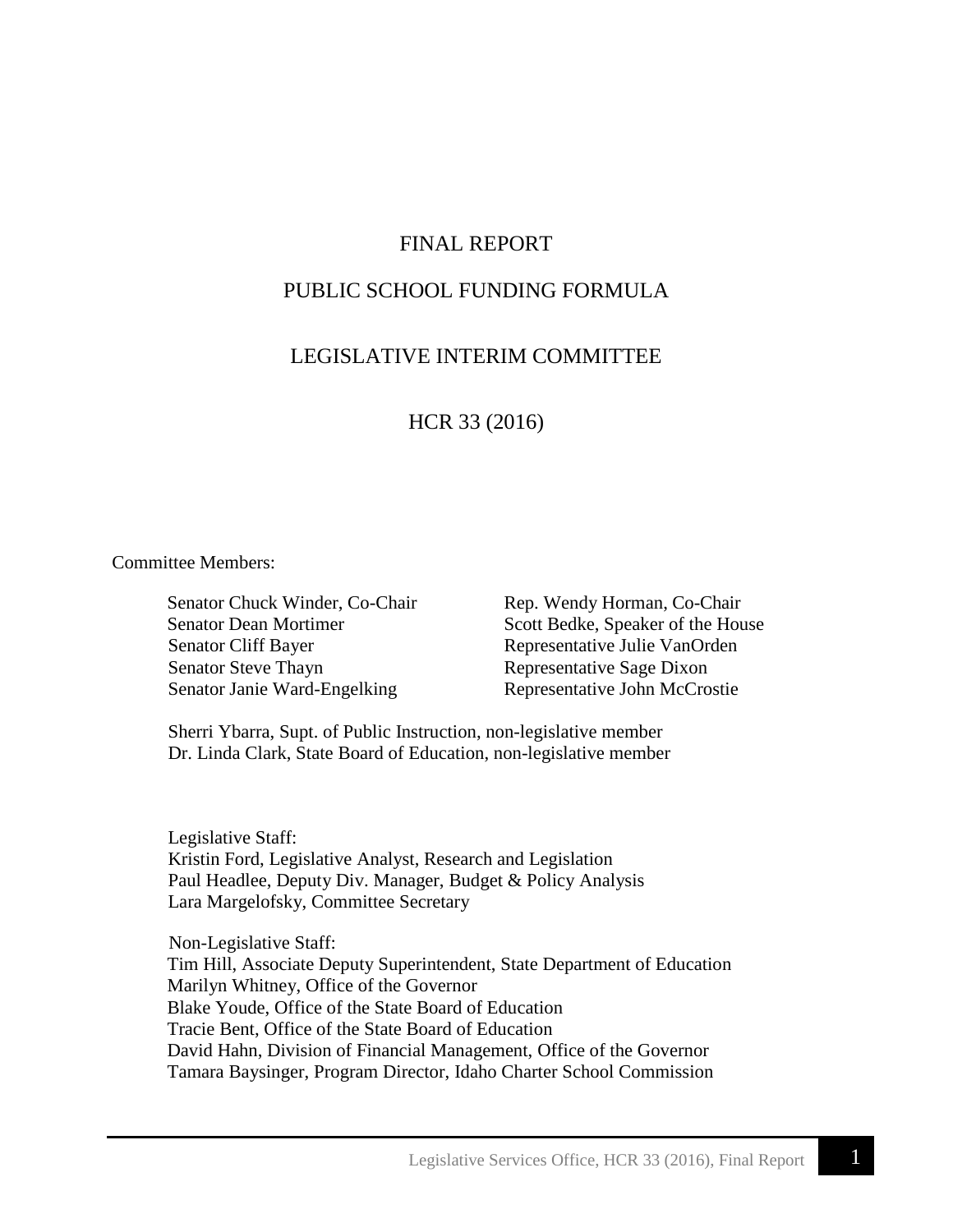## *Committee Charge*

The Public School Funding Formula Interim Committee was authorized by HCR 33 (2016). The purpose of the committee was to undertake and complete a study of the state's public school (K-12) funding formula(s) and to report its findings and recommendations to the First Regular Session of the Sixty-fourth Idaho Legislature. In addition to ten legislator members, the committee was also composed of the Superintendent of Public Instruction and Dr. Linda Clark, member of the State Board of Education. The Committee has been staffed by not only the Legislative Services Office, but has also received assistance from the Office of the State Board of Education, the State Department of Education, the Office of the Governor, and the Division of Financial Management.

## *Meetings*

The committee met five times; three times at the State Capitol in Boise, once in Pocatello, and once in Post Falls:

> July 12, 2016, Boise August 30, 2016, Boise September 27, 2016, Pocatello October 17, 2016, Post Falls December 13, 2016 Boise

All meeting presentation materials and audio are available on the Idaho Legislature's website at:<https://legislature.idaho.gov/sessioninfo/2016/interim/psff/>

On July 12, 2016, the Committee met in Boise and was updated on the actions and progress of earlier public school funding formula studies under the Board of Education and under the Governor's Task Force on Education. Paul Headlee, LSO, and Michael Griffith, Education Commission of the States, provided the Committee members with a recap on what had been discussed in two informal work group meetings that had taken place in April and May of 2016. Bryon Welch of the Office of Performance Evaluations (OPE) informed the committee of the Joint Legislative Oversight Committee's request to the Office of Performance Evaluations to conduct a review of the programs within the public school support budget, which they will attempt to have completed by December 2016. Tim Hill, State Department of Education, presented information on the timing of payments to school districts and on the information collected and published regarding dollars per student. Lastly, Blake Youde, Office of the State Board of Education, and Paul Headlee, LSO, provided information on a planned survey of school districts about what is working and what is not working with the K-12 funding formula.

On August 30, 2016, the Committee again met in Boise and received an update on the progress of the survey of school districts; learned about the status of school district health insurance; heard about federal funding in the public schools budget; received an update from OPE regarding their ongoing review; and heard public testimony. Marilyn Whitney, Office of the Governor, provided an update on the implementation of the recommendations from the Governor's Task Force on Education and the workgroup under the State Board of Education.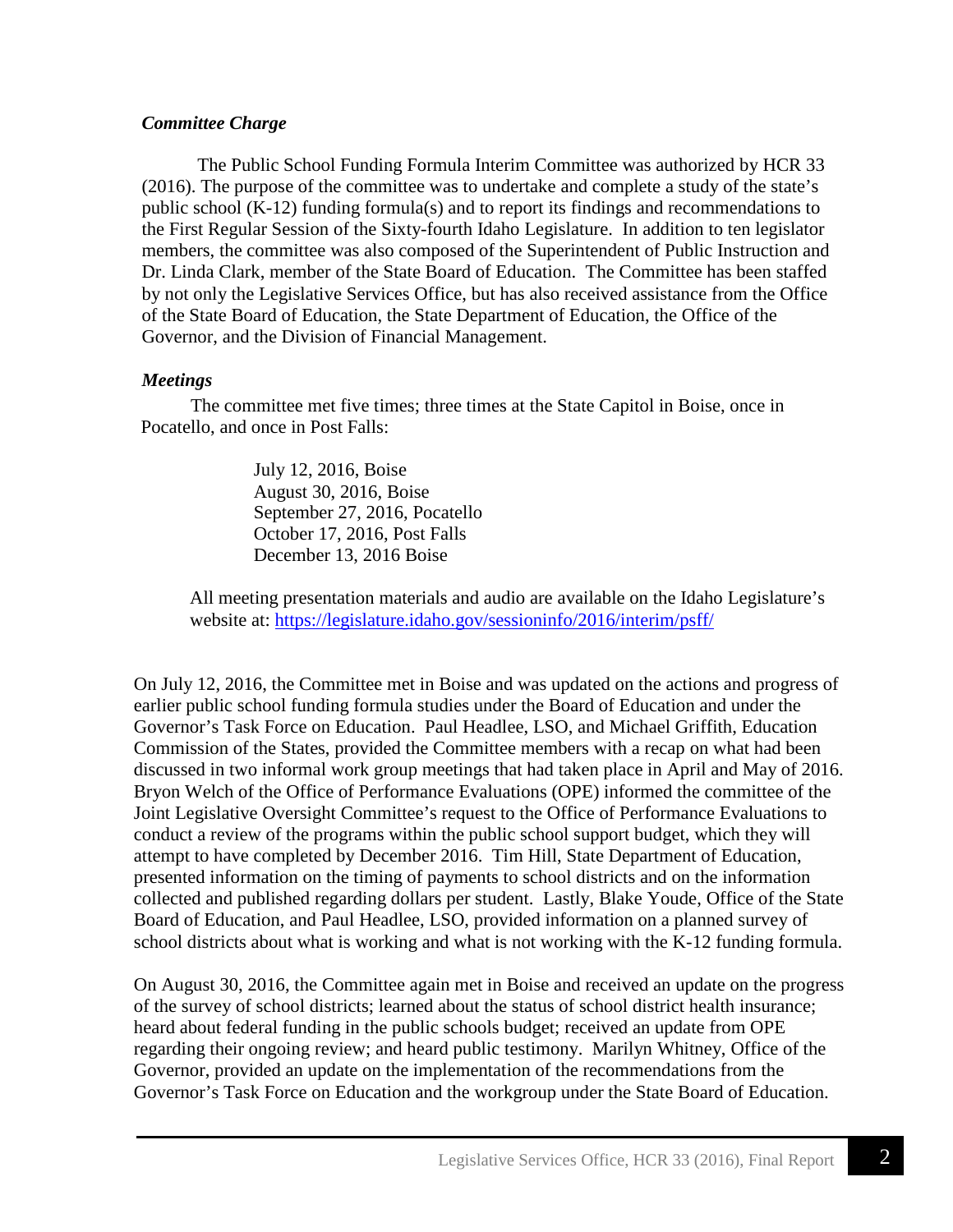On September 27, 2016, the Committee met in Pocatello on the Idaho State University campus. The Committee received information regarding supplemental levies; heard an update on the survey of school districts; learned about the methods for counting students for funding purposes; heard a staff report on the needs of classified staff salaries; learned about how other states address school district health insurance costs; and heard about outside resources available to the Committee, such as the National Conference of State Legislatures. In the evening, the Committee received public testimony.

On October 17, 2016, the Committee met in Post Falls at the North Idaho College Workforce Training Center. The Committee received an update on the survey of school districts; heard a presentation on school facilities funding in Idaho, including input from the West Bonner County School District; received a presentation on education funding reform and student-based formulas from the Foundation for Excellence in Education; and held roundtable discussions with school board members and superintendents. In the evening, the Committee received public testimony.

On December 13, 2016, the Committee met in Boise. The Office of Performance Evaluations presented its findings on public education funding distributions. Blake Youde, Office of the Board of Education, presented the results of the survey of school administrators, teachers, employees and parents regarding public school funding. The State Treasurer's Office provided information about Tax Anticipation Notes and their relationship to school district payment schedules. Mr. Tim Hill explained the history of the "Use It or Lose It" provision for school district personnel, and the Idaho School District Council (ISDC) explained its role in providing health insurance to school district employees through its newly created ISDC Self-Funded Benefits Trust.

In the afternoon, the Committee broke into several groups and held roundtable discussions with school board members, school superintendents and other interested public members, then reported back to the full Committee. Common concerns reported were the limitation of leadership premiums from certificated staff; the lack of funding to hire and retain classified staff; the funding of special education students' needs; the desire for greater flexibility for local schools to determine the highest priority of needs for continuous school improvement each year; and the cumbersome formula for school transportation reimbursement.

The Committee intends to meet a final time in February to approve a list of top concerns to present to the standing germane committees for their consideration, and to resume its work in the interim of 2017, if reauthorized by the 2017 Legislature.

### **Findings from the Presentations and Public Input**

The primary results and themes identified by the Public School Funding Formula Interim Committee include the following:

1. According to the Education Commission of the States, Idaho is one of seven states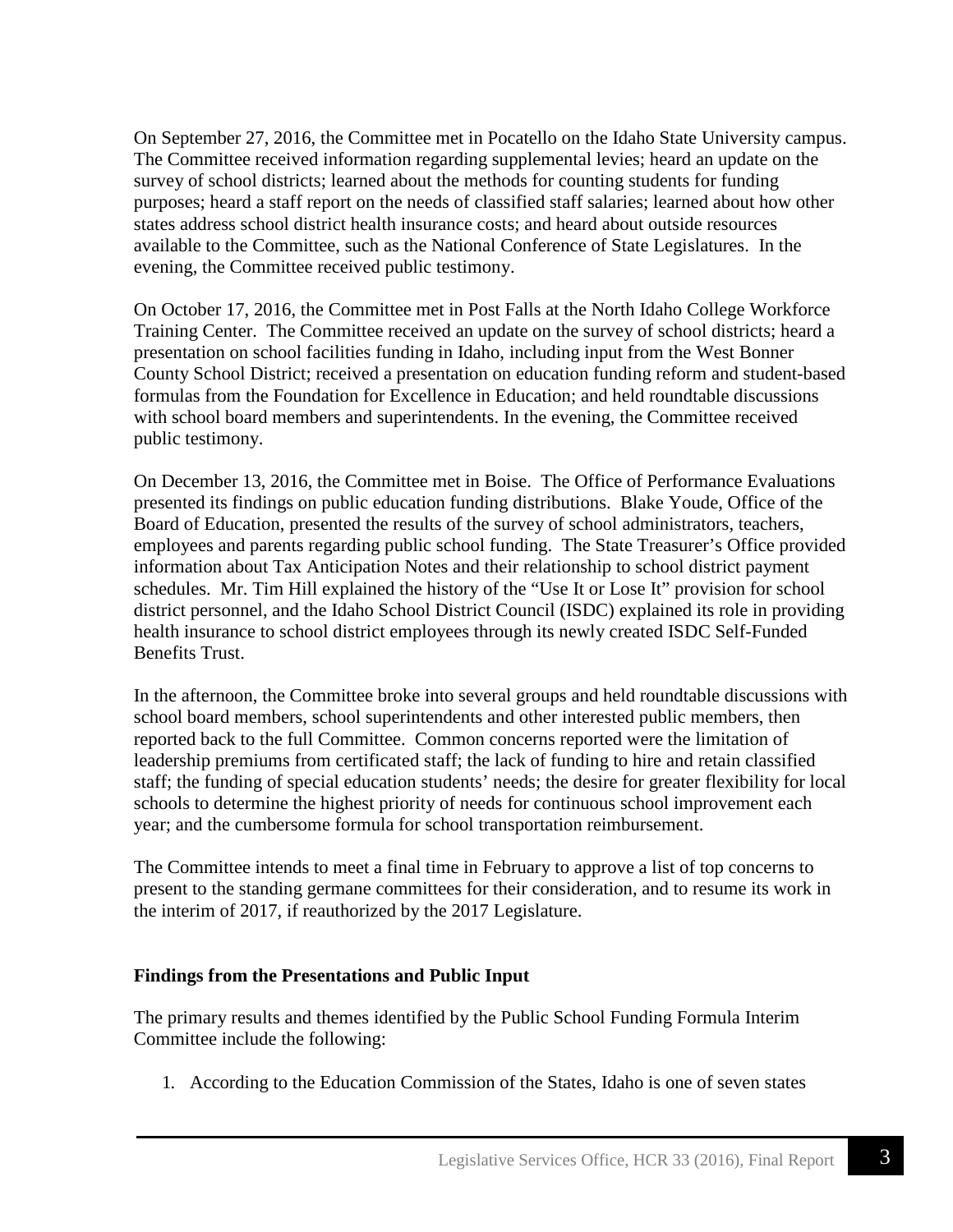that use a resource allocation model and funds school districts and charter schools based on positions (teachers, administrators, and classified staff). Most other states use formulas that fund schools on a per-pupil basis.

- 2. Idaho's funding approach also includes distributions, both statutory and nonstatutory, for specific programs or purposes. The number of distributions, including discretionary funds, has increased from 26 distributions in FY 2008 to 41 distributions in FY 2017. This approach allows the state to control more of the education policy expenditure decisions, but limits the ability for school districts and charter schools to move funds between programs based on district or student needs.
- 3. White papers presented by staff demonstrated to the committee:
	- How health insurance costs could be separated from discretionary funds and increased annually,
	- How other states address, or not address, school district health insurance costs,
	- The potential costs of transitioning from counting students based on average daily attendance to counts based on enrollment. Without adjusting statutory divisors, the cost could be \$57 million to \$71 million. By adjusting statutory divisors, the cost could be neutralized to zero, and
	- How the facilities funding formula works, sources of funds, and which variables affect local and state funding.
- 4. Public testimony and roundtable discussions with school board members, superintendents, principals, and teachers resulted in the following major themes:
	- Student mobility and how we count students,
	- Health insurance cost increases,
	- Special education costs exceed current funding,
	- Address classified staff salary disparity,
	- Combine distributions into block grants that provide more flexibility. Possibly tie the block grants to the annually required continuous improvement plans,
	- Supplemental levies are an unstable source of local dollars,
	- Leadership premiums are working, but they do not extend to classified staff,
	- Transportation funding is too complex; restore the \$7.5 million reduction,
	- Medicaid reimbursements are underutilized,
	- The increments for additional math and science funding are impractical,
	- Virtual school enrollments,
	- More flexibility needed,
	- Dollars should follow the student,
	- Consolidate or reduce reporting requirements, and
	- More technology devices are good, but they also require more broadband.
- 5. The sub-committee developed and pre-tested 33 survey questions with stakeholder groups. The Office of the State Board of Education (OSBE) then administered the survey from October 3-24, 2016, which was open to the public. OSBE received 2,161 responses, of which, 39% were teachers, 11% were administrators, 15% worked in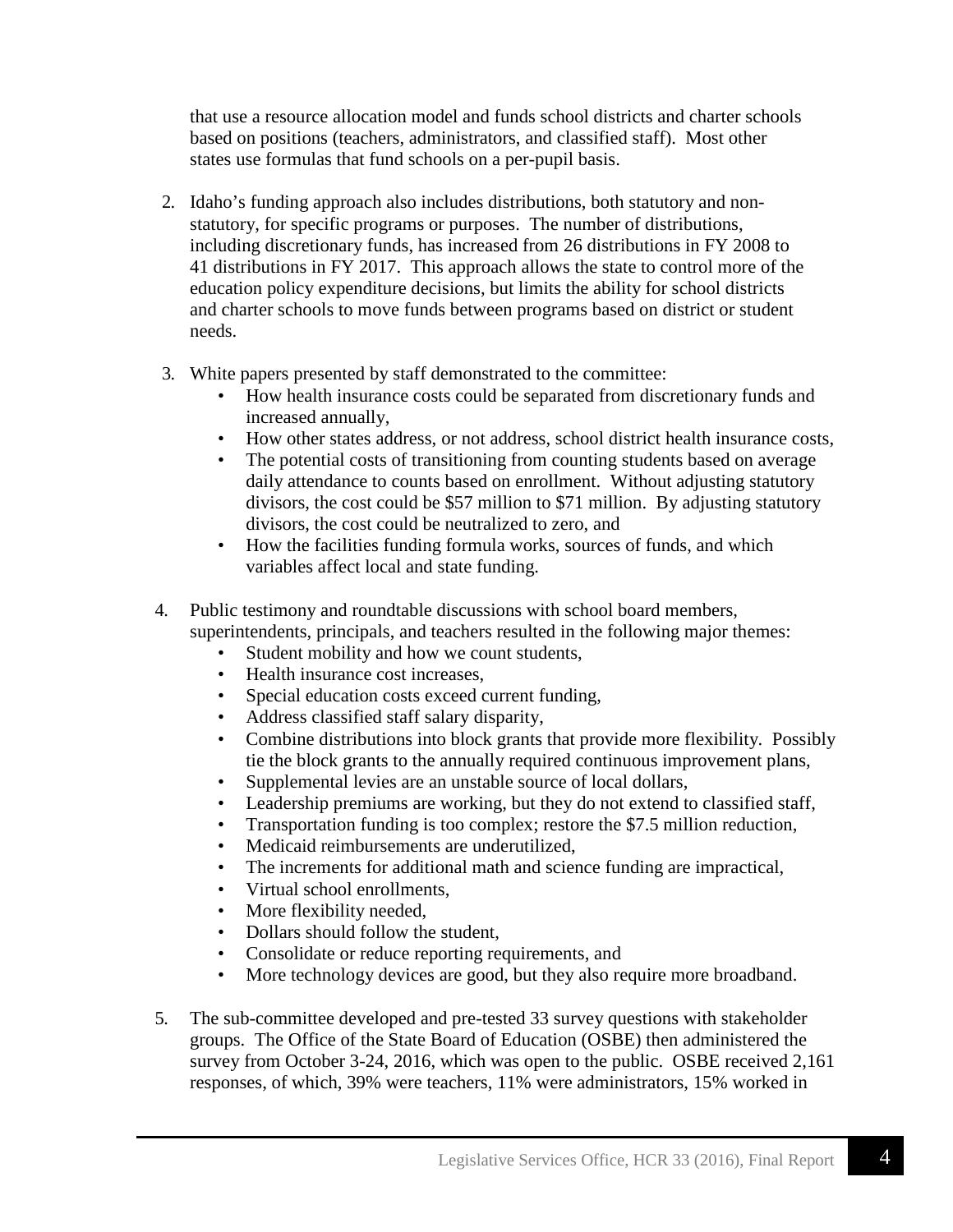some capacity for a school district, and 2% were school trustees. Over 77% of respondents were parents of either a current, former, or future K-12 student. All responses were anonymous. Response highlights included:

- 63% responded that more funding is needed before we reform the way schools are funded,
- Nearly 70% of respondents said their local public school district or charter spends its funding effectively or very effectively,
- Over 50% of respondents said their school district or charter school does not have enough flexibility in their ability to spend school funding,
- 78% favor a base amount of funding per student plus additional funding for certain student needs compared to 19% that favored equal funding per student regardless of needs,
- Respondents favored, by a 3 to 1 margin, moving insurance costs out of discretionary funds and annualizing in some way,
- Over 60% of respondents favored a statewide health insurance plan for all public school staff, while less than 10% favored the current structure,
- When asked to prioritize funding distributions, respondents favored distributions related to salaries, teacher recruitment and retention, the career ladder, instructional materials, equal distribution of funds, classroom technology, Wi-Fi, content and curriculum, literacy proficiency, and professional development.

## **Recommendations**

There are certain components of the public school funding formula that were reviewed and analyzed by this committee that could be addressed by the 2017 Legislature by the Joint Finance Appropriations Committee, the Senate Education Committee, and House Education Committee. Other formula components will require more analysis, modeling, and testing before implementation is considered. Therefore, this committee recommends resuming this effort after the conclusion of the 2017 legislative session.

### *Funding components that could be addressed during the 2017 session include:*

- 1. Seek ways to combine funding distributions within the FY 2018 Public School Support Program appropriation bills to provide school districts and charter schools more flexibility with certain funds. This effort would need to be balanced with accountability and could be included within each school district and charter school continuous improvement plan required by Section 33-320, Idaho Code.
- 2. Increase classified staff salaries with a plan that brings local salary contributions more in line with those for teachers and administrators. This could be achieved by increasing the classified staff base salary, increasing the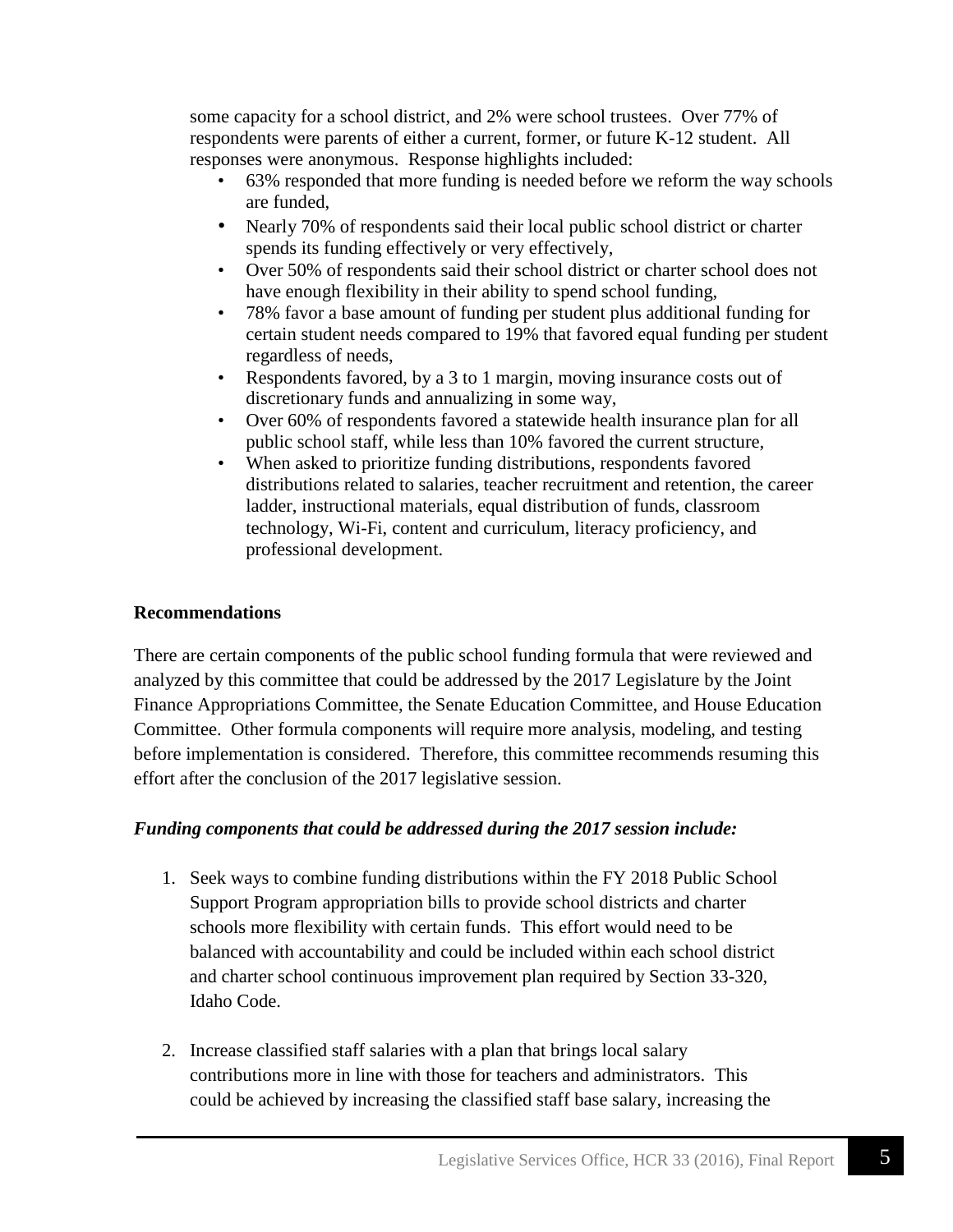staffing allowance, or creating a separate categories of classified staff. The cost would be approximately \$43 million, which could be phased-in over several years.

- 3. Address annual rate increases in school district and charter school health insurance (health, dental, vision) by separating these costs out of the discretionary funds and then inflating based actual or projected rate increases. Annual increases could be in the range of \$10 million to \$15 million.
- 4. Address facilities funding by reviewing the definition of square feet used in the formula and by potentially adjusting formula variables and definitions to increase funding to districts and charter schools.
- 5. Address the pupil transportation formula by:
	- a. Simplifying the formula by addressing the block grant calculations, and
	- b. Removing the statutory provision that reduces the distribution to school districts and charter schools by \$7.5 million. This provision was placed in statute during the last recession. Removing this provision would likely require \$7.5 million from the General Fund or an offset in a different distribution.

### *Funding components that could be addressed in a subsequent interim committee:*

- 1. Authorizing a subsequent interim committee would allow additional time to review survey responses and the Office of Performance Evaluations' report.
- 2. Continue to review, develop, and simulate new funding formulas. Simulating could include developing a student-centered formula that includes a base amount per student plus weights for certain categories of students, such as special education. Other variables could include economies of scale, rural considerations, methods of equalization, and accountability.
- 3. Continue to model and test alternatives to the current methods of counting students based on average daily attendance (ADA). This should include enrollment, student mobility, and whether ADA should exceed greater than 1.0 per student. This effort should also include a review of ancillary formulas that currently rely on average daily attendance reporting.